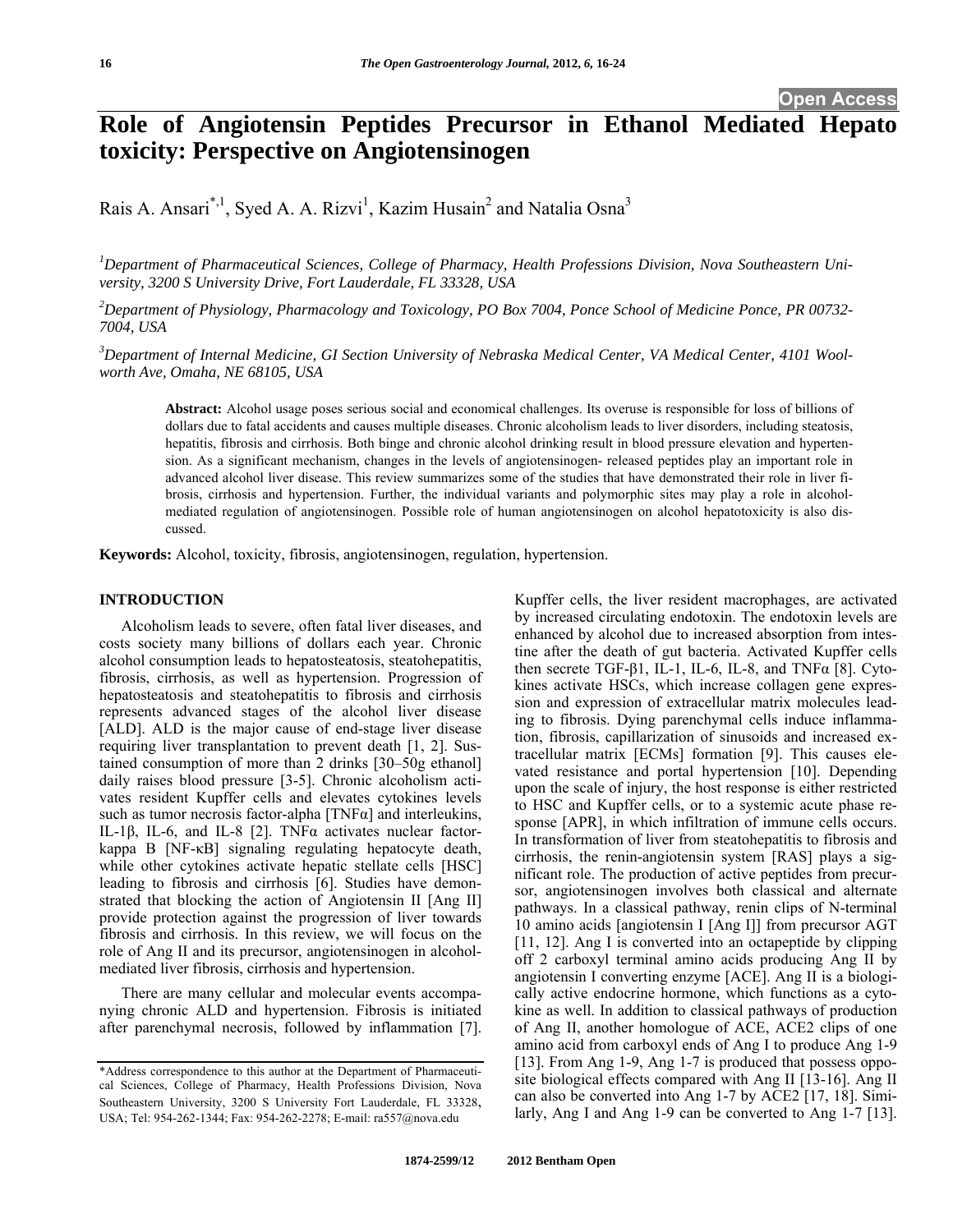Production of Ang 1-7 and its opposite biological effects as compared to Ang II constitutes another axis or alternate pathway of angiotensins action [16, 19, 20]. A schematic presentation of pathways for production of biologically active peptides from precursor AGT is depicted in Fig. (**1**).

 Ang II binds to angiotensin type I and type II receptor  $[AT_1R$  and  $AT_2R]$  while Ang 1-7 binds to Mas receptor which is an oncogene. Production of Ang 1-7 provides neuroprotective, cardioprotective, and hepatoprotective effects [16, 19, 20]. ACE2 also serves as the receptor of severe acute respiratory syndrome [SARS] virus glycoprotein [21] .

#### **PATHOPHYSIOLOGY**

In a diseased liver, the classical RAS [Ang II,  $AT_1R$ , renin and ACE] as well as alternative pathways [Ang 1-7, ACE2 and Mas receptor] are upregulated [6]. Ang II increases TGF-β1 and ROS production in liver. TGFβ-1 induces HSC activation, which activates further secretion of TGFβ-1. Abrogation of Ang II effects offers protection against chemical and viral induced hepatic injury, and fibrosis. Blockade of Ang II pathway decreases carbon tetrachloride  $[CL_4]$ , the classical hepatotoxicant-induced fibrogenesis of the liver. AGT expression is increased in early stage of hepatic fibrosis in CCL<sub>4</sub>-induced liver fribrosis in rats [22]. Both local and circulating Ang II activation may mediate the response to liver injury [23, 24]. In animal models of fibrosis and cirrhosis, blocking the production of Ang II from the precursor, angiotensin I [Ang I] by inhibiting ACE, protects the liver from becoming fibrotic [6, 8]. Blocking the effects of Ang II at the  $AT_1$  R level with selective inhibitors also blocks the fibrotic progression [6, 8]. Animal models, in

which the  $AT_1R$  is knocked out, are resistant to fibrosis and cirrhosis [25, 26]. Systemic infusion of Ang II increases bile duct blockade-mediated liver fibrosis [27]. A pilot study evaluating efficacy of the  $AT_1R$  blocker [ARB], losartan provided protective effects against hepatitis C-induced fibrosis [28, 29]. Another ARB, candesartan, improved one fibrotic marker, while it exhibited no effect on three other markers in a 48-week trial of cirrhotic children [30]. Ang II is also implicated in non-alcoholic fatty liver disease *via* oxidative stress in Ren2 transgenic rats [31]. RAS blockers have anti-fibrotic and anti-cirrhotic potential in hepatitis C and liver transplant patients [32-34]. Role of ACE2 in blocking the development of liver fibrosis is encouraging. Experimental studies demonstrate that ACE2 activation inhibits liver fibrosis in mice. It seems that there is a balance between ACE and ACE2 activities and outcome of liver for fibrosis depends upon these activities [35, 36]. In other studies, urinary level of AGT has been linked to severity of chronic kidney disease. It has been found with human patients that urinary AGT levels correlate to kidney function and increased levels correlate to tubular atrophy, glomeruloscerosis and tubular fibrosis [37] . Studies with animals demonstrate that urimic toxins, indoxyl sulphate and p-cresol sulphate activate intrarenal renin-angiotensin-aldosterone system causing increased angiotensinogen expression including other fibrogenic markers [38]. Over expression of catalase which removes oxidative stress prevents hypertension and kidney tubular apoptosis in angiotensinogen transgenic mice [39]. Trancriptional activation of AGT, also plays a significant role in lung fibrogenesis [40].

In addition to its role in hepatoxicant-mediated fibrosis and cirrhosis, the RAS plays a major role in hydromineral



**Fig. (1).** Production of biologically active peptides from precursor angiotensinogen.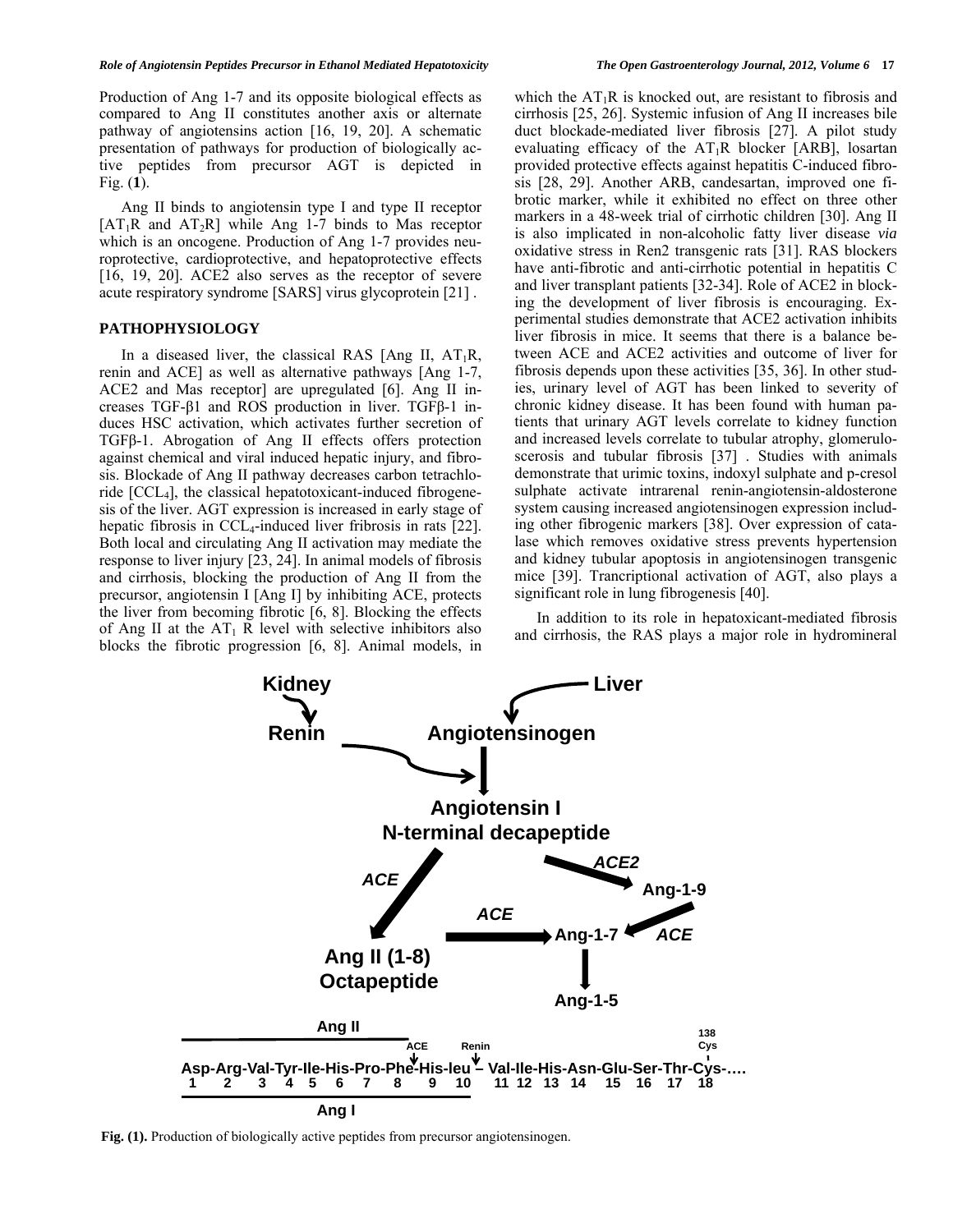and cardiovascular homeostatis [41]. The octapeptide, Ang II is a potent vasopressor molecule [42]. The primary source of circulating AGT is the liver. The synthesis and secretion of angiotensinogen [AGT] occurs in liver while it is synthesized in extrahepatic tissues and organs. The circulating plasma concentration of AGT is less than saturating concentration of aspartyl protease, renin [< Michaelis-Menten constant [*Km*]] [43]. Alterations in circulating AGT levels lead to corresponding changes in the level of Ang II. Therefore, an increase in the circulating AGT level can increase blood Ang II levels. The ability of AGT to produce corresponding level of Ang II links AGT to hypertension [44-46]. Published reports also indicate direct relation between AGT and blood pressure. For instance, a highly significant relationship between plasma concentration of AGT and blood pressure in human subjects [44], higher plasma AGT levels in hypertensive subjects and in offspring of hypertensive parents compared against normotensives [44, 46], expression of AGT gene in multiple tissues and organs are directly involved in blood pressure regulation [47], Moreover, increase in blood pressure is observed in transgenic animals that over-express AGT gene [45, 48, 49], while, lowering of blood pressure in AGT gene knockout mice has also been observed [45]. Increasing copy number of AGT up to four copies in mice, causes successive increases in blood pressure [48]. These results invariably demonstrate that small changes in plasma AGT level can quantitatively influence and alter blood pressure in a gene dose dependent manner. On the other hand, a similar ACE gene duplication in mice increases plasma ACE level with no effect on blood pressure [50].

 Variations among genes often have been linked to varied responses to drug therapy and detoxification and hAGT is no exception. Jeunemaitre *et. al.* were the first authors to show a direct role of angiotensinogen gene in essential hypertension [51]. They had shown that variant M235T [methionine at 235 substituted by threonine] is associated with essential hypertension and increased plasma AGT levels in hypertensive patients. These studies were later confirmed by Caulfield *et al* in Caucasian and African-Carribean hypertensive families [52, 53]. Since amino acid 235T is the part of the coding region of AGT protein, this polymorphism does not explain mechanism involved in increased plasma AGT levels. Human AGT possesses several polymorphic sites. It has an A/G polymorphism at nucleoside -6. It has been shown that nucleoside A at -6 is present in the ancestral AGT and the reporter assays with nucleoside A at -6 with hAGT promoter exhibits increased promoter activity compared to nucleoside G at -6. The molecular variants 235T and -6A are in linkage disequilibrium [54]. This observation shows that increased plasma AGT levels by polymorphism M235T in hypertensive patients may actually be due to, possibly, increased transcriptional activity of the human AGT by -6A nucleoside. However, the transcriptional regulation by -6A nucleoside as compare to -6G is not known. Nevertheless, the transgenic studies demonstrate that this polymorphism neither changes the expression of the AGT nor increases blood pressure [55]. In conclusion, inhibition of the RAS in experimental animals and clinical studies has proven effective in counteracting fibrosis, cirrhosis, and hypertension [6, 13, 14, 16]. Thus the involvement of Ang II in fibrosis, cirrhosis and hypertension, puts the precursor AGT in a critical role.

# **MOLECULAR EVENTS OF ETHANOL TOXICITY**

# **Activation of Transcription Factors**

 Fatty liver [steatosis] is the earliest, most common response of the liver to moderate or large doses/binge drinking of alcohol, as well as chronic ethanol abuse [56]. Hepatic fatty acid and triglycerides are increased after acute and chronic ethanol consumption [57]. Utilizing cell-based model, increased lipogenesis has been shown to occur due to higher expression and activation of lipogenic enzymes [58, 59]. The lipogenic enzymes are under regulation of sterol regulatory element binding protein [SREBP]. SREBPs are a class of transcription factors which are involved in fat and cholesterol regulation. There are three isoforms of SREBPs, SREBP-1a, SREBP-1c and SREBP-2. Both SREBP-1a and 1c, which are alternate spliced forms, are involved in regulation of fatty acid biosynthesis. SREBPs exist as precursor molecules in endoplasmic reticulum and are activated by SREBP cleavage activating protein [SCAP] and site-1 protease [S1P] and site-2 protease [S2P] and their activation is dependent on the cellular cholesterol level. Studies have demonstrated that ethanol exposure of cultured cells leads to increased level of active/nuclear form of SREBP-1 [nSREBP-1]. SREBP activation is dependent on alcohol metabolism and the metabolic product, acetaldehyde is capable of activation of SREBP-1 and the inhibitors of alcohol dehydrogenase [4-methylpyrazole] blocked the SREBP activation in cultured rat hepatocytes and HepG2 cells [60, 61]. SREBP-1c level is increased transcriptionally and by decreased proteasomal degradation of protein in acute and chronic alcohol exposure [62].

 Alcohol exposure causes increased gut permeability of endotoxin, which stimulates production of proinflammatory, tumor necrosis factor-α [TNFα] and cytoprotective cytokines [interleukin-6 and 10] from Kupffer's cells, the resident macrophages. The level of  $TNF\alpha$  is increased in chronic alcohol abusers and animal models of alcohol toxicity. The level of interleukins, [IL-1, IL-6 and IL-8] has been found increased in hospitalized patient with ALD and in animal models of alcohol toxicity [63-65]. The increase in IL-6 due to ethanol in patients is the part of the hepatoprotective process. IL-6 and IL-10 activate signal transducer and activator of transcription [STAT3], which is responsible for liver regeneration and provides protection against redox-dependent cell death [66, 67]. Activation of STAT3 causes induction of anti-inflammatory signal to inhibit inflammation during alcohol mediated injury [63]. Hepatic knock out of STAT3 in mice increases hepatosteatosis and increased expression of lipogenic genes after ethanol exposure [68].

 Recent studies have demonstrated that adenosine monophosphate activated protein kinase [AMPK] is centrally involved in the regulation of hepatic triglycerides, cholesterol and the fatty acid biosynthesis, which is under the transcriptional regulation of SREBP-1. Recently, it has been established that SREBP-1 is the target of AMPK [69]. Activation of AMPK in hepatocytes caused decreased nSREBP-1 level due to increased proteasomal degradation [70]. Metformin and aminoimidazole-4-carboxamide ribonucleotide [AICAR]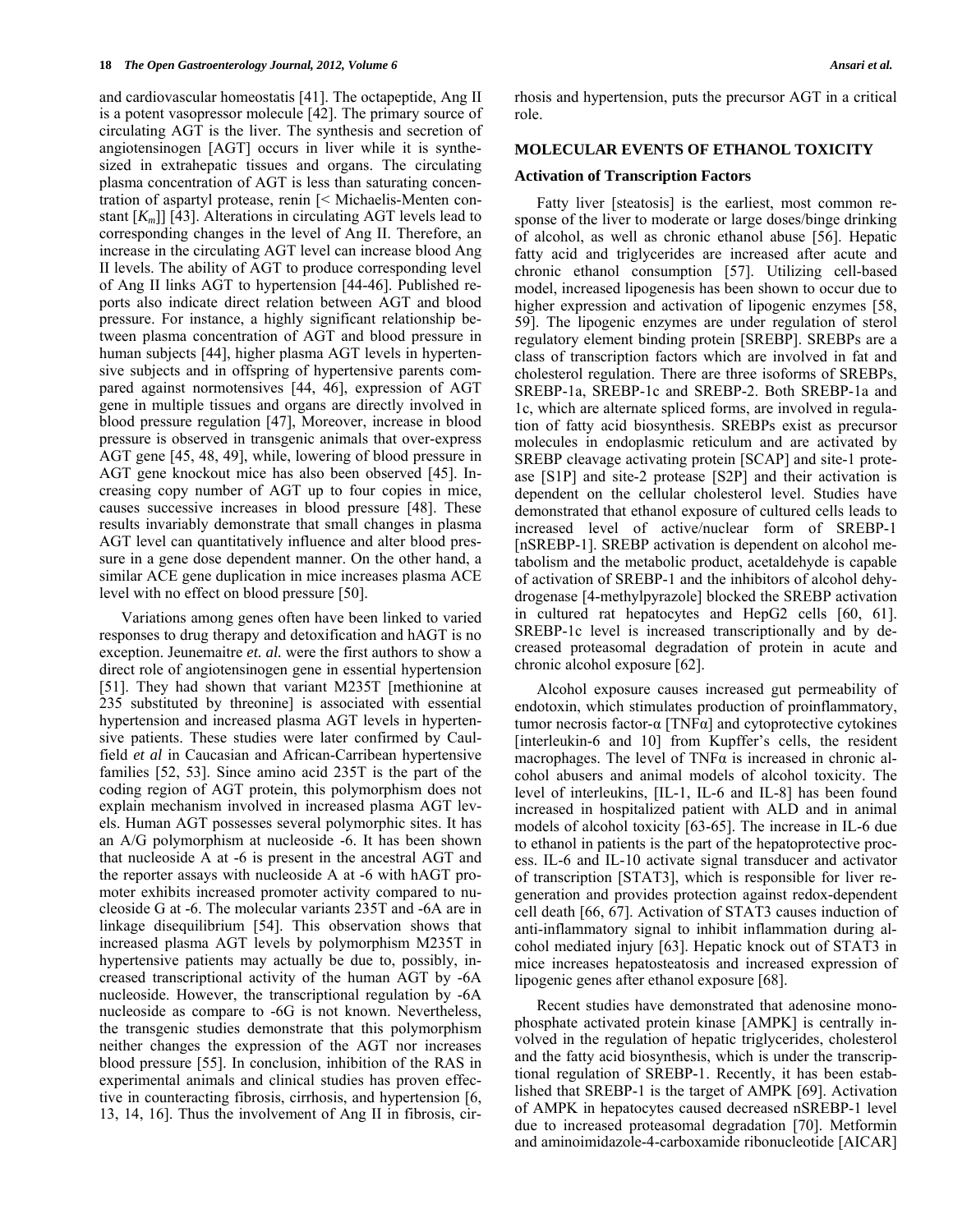are known activators of AMPK and treatment of hepatoma cells results in decreased nSREBP while ethanol treatment reversed the effects [70]. Therefore, AMPK can play a significant role in ethanol mediated effect on hepatic SREBP-1. This finding has been further substantiated by a recent report that fat derived hormone, adiponectin which is upregulated in ethanol exposure, down regulates AMPK, alleviating alcoholic fatty liver disease [71]. In addition to regulation of lipogenic genes *via* SREBP-1, ethanol has been shown to alter liver activating protein [LAP] and liver inhibiting protein [LIP] in rats chronically fed with ethanol. Both LAP and LIP are basic helix loop helix transcription factor which bind to CAAT sequences in DNA and are referred as CAAT/enhancer binding protein [C/EBP]. LAP is a full length C/EBPβ which activates liver specific transcription of genes. LIP is the short form of C/EBP-β and inhibits hepatic gene transcription. C/EBPs are activated in endoplasmic reticulumstress [ER-Stress] and alcohol exposure produces ER-stress [72, 73]. Chronic ethanol exposure in rats causes increase in LAP [C/EBP-β] and reduction in LIP in liver and this increase in LAP *vs* LIP is responsible for ethanol induced effects [increase] on Class I alcohol dehydrogenase in liver [74].

# **Oxidative Stress and Cellular Protection**

 Ethanol is metabolized enzymatically in four compartments: cytosol [alcohol dehydrogenase], mitochondria [aldehyde dehydrogenase], microsome [CYP 2E1] and peroxisome [catalase]. Chronic ethanol ingestion has been shown to induce hepatic CYP2E1 leading to generation of 1 hydroxy ethyl radical. The hepatic oxidative stress relates to induction of reactive oxygen species [ROS] formation and down-regulation of antioxidant enzymes; superoxide dismutase [SOD], catalase [CAT], and glutathione peroxidase [GPX] and endogenous antioxidant, glutathione [75, 76]. Mild to moderate alcohol usage leads to increased hepatic

**Table 1. Sequence of Events after Ethanol Exposure** 

iron-II  $[Fe^{++}]$  levels [77]. The increased  $Fe^{++}$  occurs in Kupffer cells in animal model of ALD  $[78, 79]$ . Fe<sup>++</sup> and alcohol metabolism in the liver by CYP2E1 produce ROS and hypoxia [80]. Activation of hypoxia-inducible transcription factor-1alpha [HIF-1 $\alpha$ ] has been observed with ethanol exposure in control and with *hepcidin*, an iron sensing peptide knockout mice [81, 82]. ROS causes oxidative stress in ethanol metabolizing cells; especially hepatocytes. Reducing ROS is linked to cytoprotection and cell survival. Induction of cytoprotective enzymes in response to increased ROS is regulated at the transcriptional level by a *cis*-acting antioxidant response element [ARE] after binding of nuclear factor erythroid2-related factor2 [Nrf2]. Initially, ARE sequences were defined with two detoxifying enzymes, glutathione Stransferase  $A_2$  and NADPH:quinone oxidoreductase [83]. Regulation of genes *via* ARE involves the activation of Nrf2 which remains in inactive form in cytoplasm and relocates to nucleus upon activation [84, 85]. Activation of hypoxia inducible transcription factor-1alpha [HIF-1α] is observed in hypoxic and increased ROS states [86]. After activation, HIF-1 $\alpha$  activates and/or represses the genes containing hypoxia response element [HRE] [87]. Fatty acid synthase [FAS] gene which is responsible for lipogenesis is upregulated in alcohol exposure as well as in tumor cells which possess hypoxic microenvironments. [88]. The sequence of events of alcohol exposure and its effects are summarized in Table **1**.

ROS stimulated expression of AGT in renal cells occurs with IgA induced nephropathy in high serum IgA [HIGA] mice [89]. Activation of AGT by ROS secondary to high glucose levels has also been observed in rat kidney proximal tubule [90]. The level of AGT mRNA increases with binge ethanol exposure [91]. Thus it is becoming evident that ethanol exposure and increased ROS activate AGT transcription. In an animal model, it ha been shown that the level of Ang II is increased which corresponds to oxidative stress in endothelial cells in rats exposed to ethanol [92, 93]. Utilizing the

| <b>Order of Events</b> | <b>Alcohol-Exposure</b>                                                                                              | <b>Alcohol-Metabolism</b>                                                                                  |
|------------------------|----------------------------------------------------------------------------------------------------------------------|------------------------------------------------------------------------------------------------------------|
| <b>Initial</b>         | Death of gut bacteria<br>Release of Lipopolysaccharide<br>[endotoxin from gram negative bacteria]                    | Acetaldehyde, NADH and Reactive oxygen species [ROS] for-<br>mation                                        |
| <b>Subsequent</b>      | Activation of local [Kupffer cell] or systemic immune response<br>due to liver injury                                | Acetylation of hepatocyte protein<br>Increased lipid biosynthesis<br>Oxidative stress                      |
| <b>Subsequent</b>      | Release of cytokines [TNF $\alpha$ ], IL-1 $\beta$ , IL-6, IL-8 etc.                                                 | Hepatocyte death due to oxidative stress and $TNF\alpha$                                                   |
| <b>Subsequent</b>      | Activation of Stellate cells                                                                                         | Process starts for replacement of dead hepatocytes                                                         |
| <b>Subsequent</b>      | Stellate cells secrete $TGF-\beta1, starts fibrotic process by synthesiz-$<br>ing the extracellular matrix molecules | Hepatocytes replaced with fibrotic tissue [fibrosis]                                                       |
| <b>Subsequent</b>      | Release of cytokines for repair process<br>Participation of angiotensin II in repair                                 | Constriction of sinusoids, synthesis for replacement of tissues<br>around portal vein produce constriction |
| <b>Subsequent</b>      |                                                                                                                      | Portal hypertension, scar tissue formation [cirrhosis], liver failure                                      |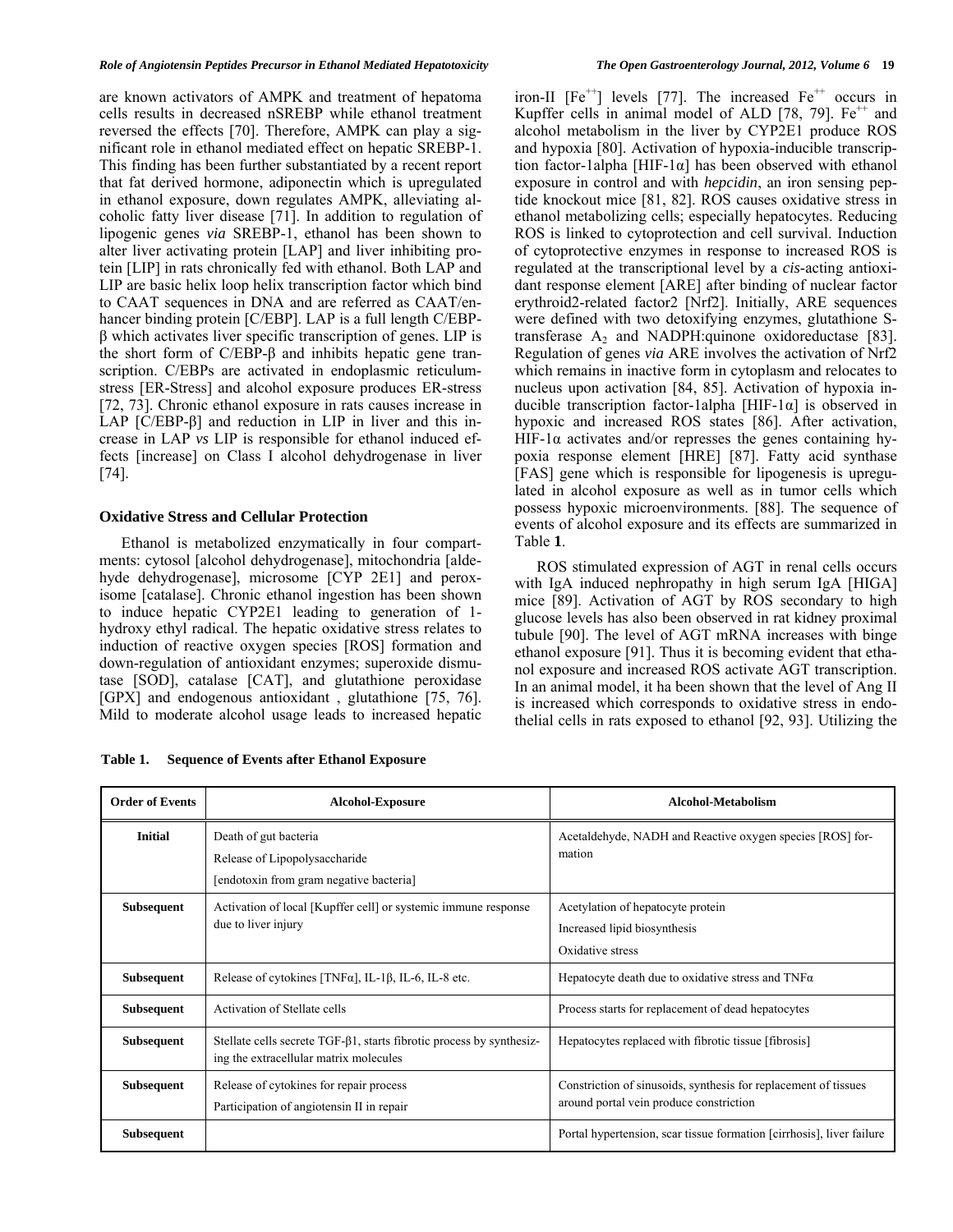cell based model, our lab has demonstrated increased AGT secretion from human hepatocytes [94, 95]*.*The critical question of AGT activation is how these events regulate the hAGT gene during ethanol toxicity.

### **REGULATION OF HUMAN ANGIOTENSINOGEN AND POSSIBLE ETHANOL EFFECTS**

 The human AGT gene promoter is located 5'-upstream of the coding sequences while the enhancer region is located at 3' downstream [96] . The human AGT gene proximal promoter nucleotide sequences  $-1223$  to  $+ 27$  is defined for the possible cis-acting DNA response element for the different transcription factors as shown in Fig. (**2**). Some of the studies which have been carried out from Kumar lab and others have defined the role of transcription factors which are involved in the regulation of organ specific AGT expression [97]. CAAT enhancer binding protein [C/EBP] family of transcription factors especially  $C/EBP\beta$  binds to the sequences at –99 to –91 of human AGT gene promoter [98] . In addition, liver specific transcription factor HNF3 binds to the sequences located between  $+10$  and  $+20$  of human gene AGT promoter [99]. Human AGT gene is type II acute phase response protein secreted by liver. Accordingly, there are three sites of acute phase response element [APRE] and one of them is at -278/-269, where IL-6 induced STAT3 binding is responsible for IL-6 induced effects [100]. The differences in the mouse and human AGT promoters are in the APRE. While the mouse AGT is a type I APR and is induced by IL-1 *via* NF-κB while human AGT is induced by IL-6 *via* STAT3 [101]. In addition to these defined sites, CREB site is located at –840 and –830 of human AGT and this element is responsible for the cAMP induced effects on human AGT expression [102] . There are at least 3 direct repeats [DRs] sequences in human AGT. DR1 is located between –363 and -423 and is the binding site for HNF4 and HNF4 is capable of binding and expression of human AGT by DR1 [103]. Glucocorticoids play a significant role in the expression of human AGT gene since it is an APR II gene. There are a number [3] of half glucocorticoid response element [GRE [- 673,  $-130$  and  $+15$ ] and one full GRE at  $-217$  position. Due to the single nucleotide polymorphism [SNP] at  $-217$  [A/G], the –217 position with A substitution becomes a complete palindromic site for GR. The role of GR in transcriptional regulation of human AGT by –217A polymorphism has been demonstrated by Jain *et al* [104]. The hierarchal regulation of AGT by glucocorticoids observed in mouse is not well defined for human AGT besides the presence of multiple GREs [101]. Similarly, the SNPs at  $-6$  [G/A] and  $-20$  [C/A] also result into binding site for the transcription factor. The – 20A SNP leads to the creation of SP1 site and is modulated by estrogen receptor. Orphan nuclear receptor, Arp-1 also binds to the sequences and is capable of disrupting the ER induced effects [105]. In addition to the aforementioned SNP and its significance in the transcriptional regulation of human AGT, a number of other SNPs [-1074 T/G, -793 A/G and -776 C/T] have also been reported. SNP -1074T binds to HNF3β while -1074G lacks the binding ability [97].

### **CLINICAL SIGNIFICANCE**

 Polymorphic site -217 A has been shown to bind CEBP-β and glucocorticoids. Similarly, -1074T binds with hepatocyte nuclear factor-3β. As mentioned above that alcohol exposure increases the ratio of LAP *vs* LIP. Increasing activity of LAP after ethanol exposure is likely to increase the transcription of hAGT. Individuals possessing the -1074T variant may contain increased level of AGT as HNF-3β is liver specific transcription factor. HNF-3β is an orphan transcription factor whose modulation by agonist is not well characterized. SNP-6/A is in linkage disequilibrium with M235T. The role of - 6A has been shown to possess higher promoter activity but its mechanism is not known. It is known that individuals with 235T possess increased level of circulating AGT [51]. Studies relating to linkage disequilibrium have observed that SNP -6A, -217A, -776T, -793A and -1074T are in association. Due to higher levels of AGT mediated by -6A, -216A, - 1074T, it is anticipated that these individuals will carry in-



**Fig. (2).** Human AGT proximal promoter structure and single nucleotide polymorphic sites binding site to possible transcription factors.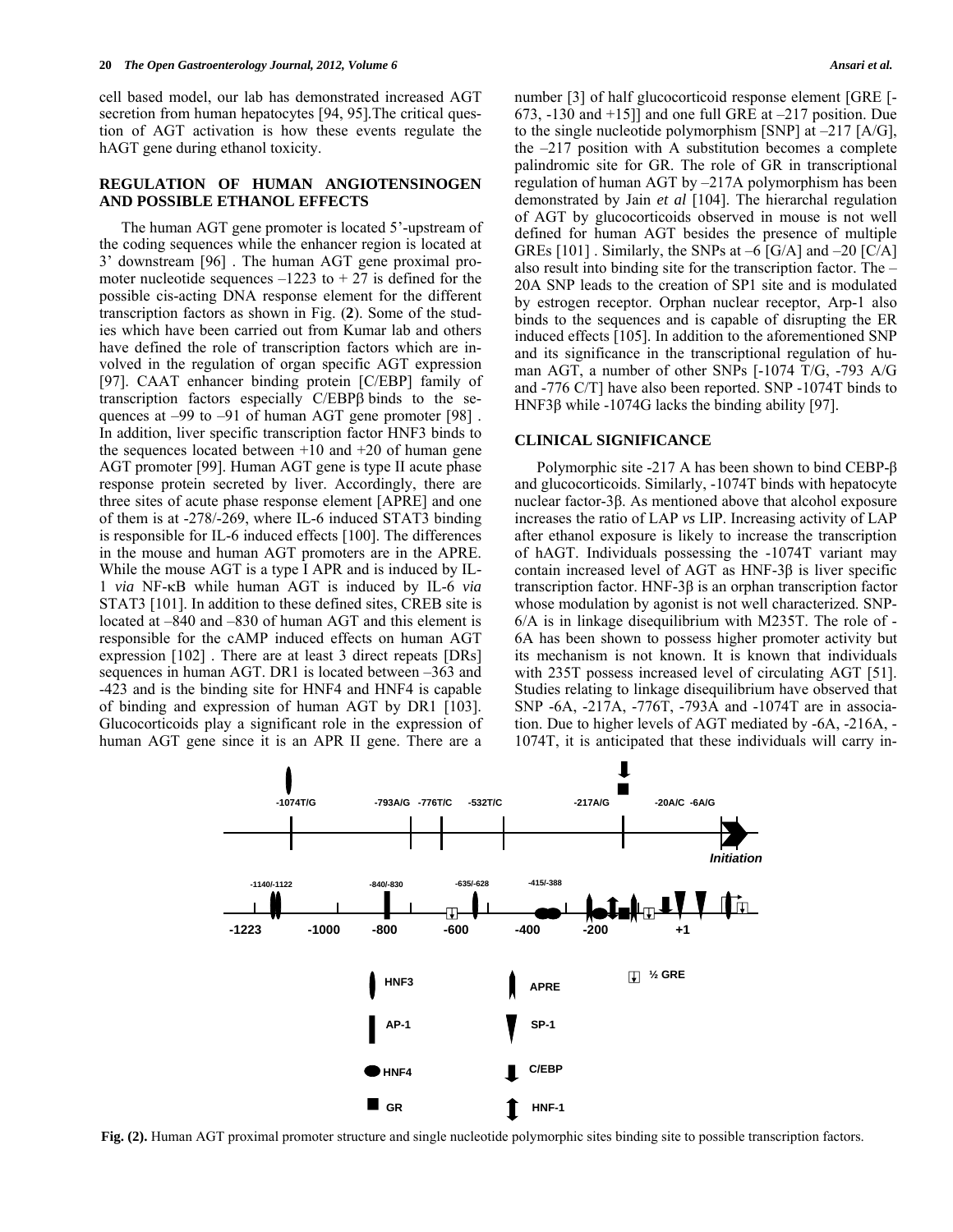

**Fig. (3).** Ethanol mediated activation and role of transcription factors in regulation of human angiotensinogen gene.

creased risk of alcohol mediated hepatotoxicity and alcohol mediated hypertension due to possible increase in circulating AGT level.

 AGTs are acute phase response proteins. While mouse and rat AGT are acute phase response type I proteins, human AGT is APR type II proteins. In injured and inflammed liver, this organ responds to the cascade activation of APRs. In APR I, liver secretes a set of proteins which is followed by APR II in which another sets of proteins are released. In APR, the level of secreted proteins either increases or decreases. In APR, the level of AGT increases while albumin decreases [106-108]. Mouse and rat AGT are classified as APR I proteins because they response to nuclear factorkappB [NF- $\kappa$ B] by tumor necrosis factor-alpha [TNF $\alpha$ ] and interleukin-1beta [IL-1β]. APR II proteins are responsive to IL-6 and glucocorticoids. Human AGT was known not to possess NF-κB binding site in the proximal promoter and hence its regulation by TNFα and IL-1β were unknown. Recently, a NF-κB binding site has been reported in the distal promoter of hAGT which is responsive to NF-κB activity in kidney epithelial cells [109]. In case of either binge or chronic alcohol intake, either local response to Kupffer's cell or systemic response due to infiltration of immune cells to liver, the level of TNFα and IL-1β is increased.

 In patients suffering from chronic alcoholism the levels of aforementioned cytokines are increased in the blood. Due to increase in these cytokines, the synthesis and secretion of AGT from hepatocytes are likely to increase. Cytokine, IL-6 activates signal transducer and activator of transcritption [STAT3] which activates AGT transcription by binding to APR site of hAGT promoter at -278/-269. Activation of STAT3 occurs due to increased circulating level of IL-6 among chronic alcoholics. The binding site[s] of SREBP, a transcription factor which is increased in hepatocytes after

ethanol exposure, has not been established. A TRANSFAC analysis indicate presence of SREBP binding site. Alcohol mediated increase in CEBP/β, SREBP, and activation of NFkB, HIF-1 $\alpha$ , and Nrf2 are likely to affect hAGT transcription in liver and affect [increase] its synthesis and secretion thereby affecting the alcohol mediated liver fibrosis and hypertension as depicted in Fig. (**3**).

#### **CONFLICT OF INTEREST**

 The author(s) confirm that this article content has no conflicts of interest.

#### **ACKNOWLEDGEMENT**

None declared.

#### **REFERENCES**

- [1] Altamirano J, Bataller R. Alcoholic liver disease: pathogenesis and new targets for therapy. Nat Rev Gastroenterol Hepatol 2011; 8(9): 491-501.
- [2] Gao B, Bataller R. Alcoholic liver disease: pathogenesis and new therapeutic targets. Gastroenterology 2011; 141(5): 1572-85.
- [3] Chen L, Davey Smith G, Harbord RM, Lewis SJ. Alcohol intake and blood pressure: a systematic review implementing a Mendelian randomization approach. PLoS Med 2008; 5(3): e52.
- [4] Hillbom M, Saloheimo P, Juvela S. Alcohol consumption, blood pressure, and the risk of stroke. Curr Hypertens Rep 2011; 13(3): 208-13.
- [5] Zilkens RR, Burke V, Hodgson JM, Barden A, Beilin LJ, Puddey IB. Red wine and beer elevate blood pressure in normotensive men. Hypertension 2005; 45(5): 874-9.
- [6] Lubel JS, Herath CB, Burrell LM, Angus PW. Liver disease and the renin-angiotensin system: recent discoveries and clinical implications. J Gastroenterol Hepatol 2008; 23(9): 1327-38.
- [7] Bruha R, Dvorak K, Petrtyl J. Alcoholic liver disease. World J Hepatol 2012; 4(3): 81-90.
- [8] Pereira RM, Dos Santos RA, Teixeira MM, *et al*. The reninangiotensin system in a rat model of hepatic fibrosis: evidence for a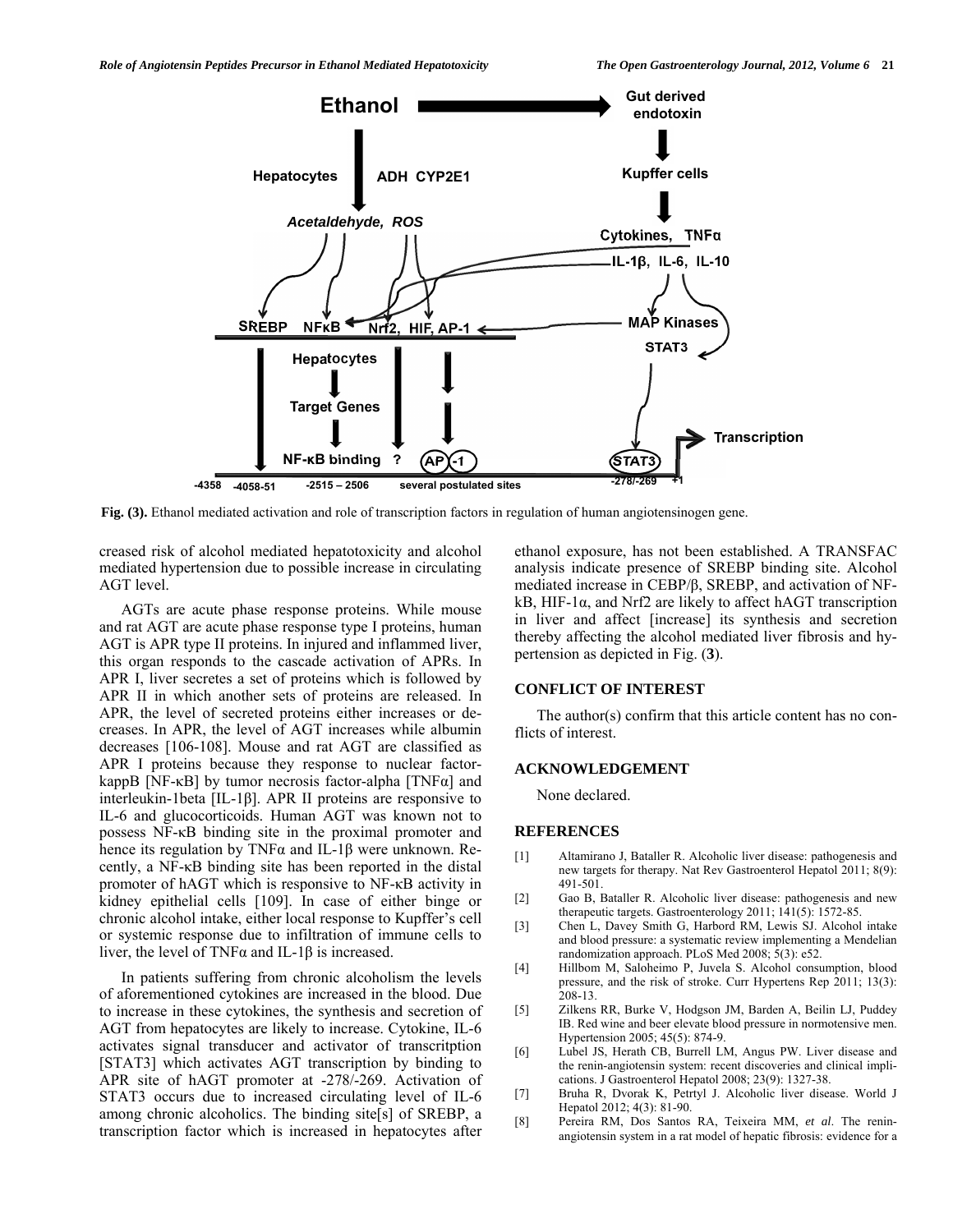#### **22**  *The Open Gastroenterology Journal, 2012, Volume 6 Ansari et al. Ansari et al. Ansari et al. Ansari et al.*

protective role of Angiotensin-[1-7]. J Hepatol 2007; 46(4): 674- 81.

- [9] Friedman SL. Mechanisms of hepatic fibrogenesis. Gastroenterology 2008; 134(6): 1655-69.
- [10] Lubel JS, Angus PW. Modern management of portal hypertension. Intern Med J 2005; 35(1): 45-9.
- [11] Campbell DJ. Tissue renin-angiotensin system: sites of angiotensin formation. J Cardiovasc Pharmacol 1987; 10 (Suppl). 7: S1-8.
- [12] Lavoie JL, Sigmund CD. Minireview: overview of the reninangiotensin system--an endocrine and paracrine system. Endocrinology 2003; 144(6): 2179-83.
- [13] Pereira RM, dos Santos RA, da Costa Dias FL, Teixeira MM, Simoes e Silva AC. Renin-angiotensin system in the pathogenesis of liver fibrosis. World J Gastroenterol 2009; 15(21): 2579-86.
- [14] Huang ML, Li X, Meng Y, *et al*. Upregulation of angiotensinconverting enzyme [ACE] 2 in hepatic fibrosis by ACE inhibitors. Clin Exp Pharmacol Physiol 2010; 37(1): e1-6.
- [15] Munshi MK, Uddin MN, Glaser SS. The role of the reninangiotensin system in liver fibrosis. Exp Biol Med [Maywood] 2011; 236(5): 557-66.
- [16] Vilas-Boas WW, Ribeiro-Oliveira A Jr., Pereira RM, *et al.* Relationship between angiotensin-[1-7] and angiotensin II correlates with hemodynamic changes in human liver cirrhosis. World J Gastroenterol 2009; 15(20): 2512-9.
- [17] Eriksson U, Danilczyk U, Penninger JM. Just the beginning: novel functions for angiotensin-converting enzymes. Curr Biol 2002; 12(21): R745-52.
- [18] Rice GI, Thomas DA, Grant PJ, Turner AJ, Hooper NM. Evaluation of angiotensin-converting enzyme [ACE], its homologue ACE2 and neprilysin in angiotensin peptide metabolism. Biochem J 2004; 383(Pt 1): 45-51.
- [19] Nguyen Dinh Cat A, Touyz RM. A new look at the reninangiotensin system--focusing on the vascular system. Peptides 2011; 32(10): 2141-50.
- [20] Zimmerman MC. Angiotensin II and angiotensin-1-7 redox signaling in the central nervous system. Curr Opin Pharmacol 2011; 11(2): 138-43.
- [21] Beniac DR, deVarennes SL, Andonov A, He R, Booth TF. Conformational reorganization of the SARS coronavirus spike following receptor binding: implications for membrane fusion. PLoS One 2007; 2(10): e1082.
- [22] Lu P, Liu H, Yin H, Yang L. Expression of angiotensinogen during hepatic fibrogenesis and its effect on hepatic stellate cells. Med Sci Monit 2011; 17(9): BR248-56.
- [23] Brenner DA, Westwick J, Breindl M. Type I collagen gene regulation and the molecular pathogenesis of cirrhosis. Am J Physiol 1993; 264(4 Pt 1): G589-95.
- [24] Kanzler S, Lohse AW, Keil A, *et al.* TGF-beta1 in liver fibrosis: an inducible transgenic mouse model to study liver fibrogenesis. Am J Physiol 1999; 276 (4 Pt 1): G1059-68.
- [25] Nabeshima Y, Tazuma S, Kanno K, *et al*. Anti-fibrogenic function of angiotensin II type 2 receptor in CCl4-induced liver fibrosis. Biochem Biophys Res Commun 2006; 346(3): 658-64.
- [26] Yang L, Bataller R, Dulyx J, *et al*. Attenuated hepatic inflammation and fibrosis in angiotensin type 1a receptor deficient mice. J Hepatol 2005; 43(2): 317-23.
- [27] Bataller R, Gabele E, Parsons CJ, *et al*. Systemic infusion of angiotensin II exacerbates liver fibrosis in bile duct-ligated rats. Hepatology 2005; 41(5): 1046-55.
- [28] Wei YH, Jun L, Qiang CJ. Effect of losartan, an angiotensin II antagonist, on hepatic fibrosis induced by CCl4 in rats. Dig Dis Sci 2004; 49(10): 1589-94.
- [29] Yoshiji H, Noguchi R, Ikenaka Y, *et al*. Losartan, an angiotensin-II type 1 receptor blocker, attenuates the liver fibrosis development of non-alcoholic steatohepatitis in the rat. BMC Res Notes 2009; 2: 70.
- [30] Debernardi-Venon W, Martini S, Biasi F, *et al*. AT1 receptor antagonist Candesartan in selected cirrhotic patients: effect on portal pressure and liver fibrosis markers. J Hepatol 2007; 46(6): 1026- 33.
- [31] Wei Y, Clark SE, Morris EM, *et al*. Angiotensin II-induced nonalcoholic fatty liver disease is mediated by oxidative stress in transgenic TG[mRen2]27[Ren2] rats. J Hepatol 2008; 49(3): 417- 28.
- [32] Rimola A, Londono MC, Guevara G, *et al*. Beneficial effect of angiotensin-blocking agents on graft fibrosis in hepatitis C recur-

rence after liver transplantation. Transplantation 2004; 78(5): 686- 91.

- [33] Terui Y, Saito T, Watanabe H, *et al*. Effect of angiotensin receptor antagonist on liver fibrosis in early stages of chronic hepatitis C. Hepatology 2002; 36(4 Pt 1): 1022.
- [34] Yoshiji H, Noguchi R, Fukui H. Combined effect of an ACE inhibitor, perindopril, and interferon on liver fibrosis markers in patients with chronic hepatitis C. J Gastroenterol 2005; 40(2): 215-6.
- [35] Osterreicher CH, Taura K, De Minicis S, *et al*. Angiotensinconverting-enzyme 2 inhibits liver fibrosis in mice. Hepatology 2009; 50(3): 929-38.
- [36] Warner FJ, Lubel JS, McCaughan GW, Angus PW. Liver fibrosis: a balance of ACEs? Clin Sci [Lond] 2007; 113(3): 109-18.
- [37] Kim SM, Jang HR, Lee YJ, *et al*. Urinary angiotensinogen levels reflect the severity of renal histopathology in patients with chronic kidney disease. Clin Nephrol 2011; 76(2): 117-23.
- [38] Sun CY, Chang SC, Wu MS. Uremic Toxins Induce Kidney fibrosis by activating intrarenal renin-angiotensin-aldosterone system associated epithelial-to-mesenchymal transition. PLoS One 2012; 7(3): e34026.
- [39] Godin N, Liu F, Lau GJ, *et al*. Catalase overexpression prevents hypertension and tubular apoptosis in angiotensinogen transgenic mice. Kidney Int 2012; 77(12): 1086-97.
- [40] Uhal BD, Dang MT, Li X, Abdul-Hafez A. Angiotensinogen gene transcription in pulmonary fibrosis. Int J Pept 2012; 2012: 875910.
- [41] Unger T. The angiotensin type 2 receptor: variations on an enigmatic theme. J Hypertens 1999; 17(12 Pt 2): 1775-86.
- [42] Corvol P, Jeunemaitre X. Molecular genetics of human hypertension: role of angiotensinogen. Endocr Rev 1997; 18(5): 662-77.
- [43] Gould AB, Green D. Kinetics of the human renin and human substrate reaction. Cardiovasc Res 1971; 5(1): 86-9.
- [44] Fasola AF, Martz BL, Helmer OM. Renin activity during supine exercise in normotensives and hypertensives. J Appl Physiol 1966; 21(6): 1709-12.
- [45] Tanimoto K, Sugiyama F, Goto Y, *et al*. Angiotensinogen-deficient mice with hypotension. J Biol Chem 1994; 269(50): 31334-7.
- [46] Watt GC, Harrap SB, Foy CJ, et al. Abnormalities of glucocorticoid metabolism and the renin-angiotensin system: a four-corners approach to the identification of genetic determinants of blood pressure. J Hypertens 1992; 10(5): 473-82.
- [47] Campbell DJ, Habener JF. Angiotensinogen gene is expressed and differentially regulated in multiple tissues of the rat. J Clin Invest 1986; 78(1): 31-9.
- [48] Kim HS, Krege JH, Kluckman KD, *et al*. Genetic control of blood pressure and the angiotensinogen locus. Proc Natl Acad Sci USA 1995; 92(7): 2735-9.
- [49] Kimura S, Mullins JJ, Bunnemann B, *et al*. High blood pressure in transgenic mice carrying the rat angiotensinogen gene. EMBO J 1992; 11(3): 821-7.
- [50] Krege JH, Kim HS, Moyer JS, *et al*. Angiotensin-converting enzyme gene mutations, blood pressures, and cardiovascular homeostasis. Hypertension 1997; 29(1 Pt 2): 150-7.
- [51] Jeunemaitre X, Soubrier F, Kotelevtsev YV, *et al*. Molecular basis of human hypertension: role of angiotensinogen. Cell 1992; 71(1): 169-80.
- [52] Caulfield M, Lavender P, Newell-Price J, *et al*. Linkage of the angiotensinogen gene locus to human essential hypertension in African Caribbeans. J Clin Invest 1995; 96(2): 687-92.
- [53] Caulfield M, Lavender P, Newell-Price J, Kamdar S, Farrall M, Clark AJ. Angiotensinogen in human essential hypertension. Hypertension 1996; 28(6): 1123-5.
- [54] Inoue I, Nakajima T, Williams CS, *et al*. A nucleotide substitution in the promoter of human angiotensinogen is associated with essential hypertension and affects basal transcription *in vitro*. J Clin Invest 1997; 99(7): 1786-97.
- [55] Cvetkovic B, Keen HL, Zhang X, Davis D, Yang B, Sigmund CD. Physiological significance of two common haplotypes of human angiotensinogen using gene targeting in the mouse. Physiol Genomics 2002; 11(3): 253-62.
- [56] Zhou Z, Wang L, Song Z, Lambert JC, McClain CJ, Kang YJ. A critical involvement of oxidative stress in acute alcohol-induced hepatic TNF-alpha production. Am J Pathol 2003; 163(3): 1137-46.
- [57] Lieber CS, Savolainen M. Ethanol and lipids. Alcohol Clin Exp Res 1984; 8(4): 409-23.
- [58] Carrasco MP, Jimenez-Lopez JM, Sego*via* JL, Marco C. Comparative study of the effects of short- and long-term ethanol treatment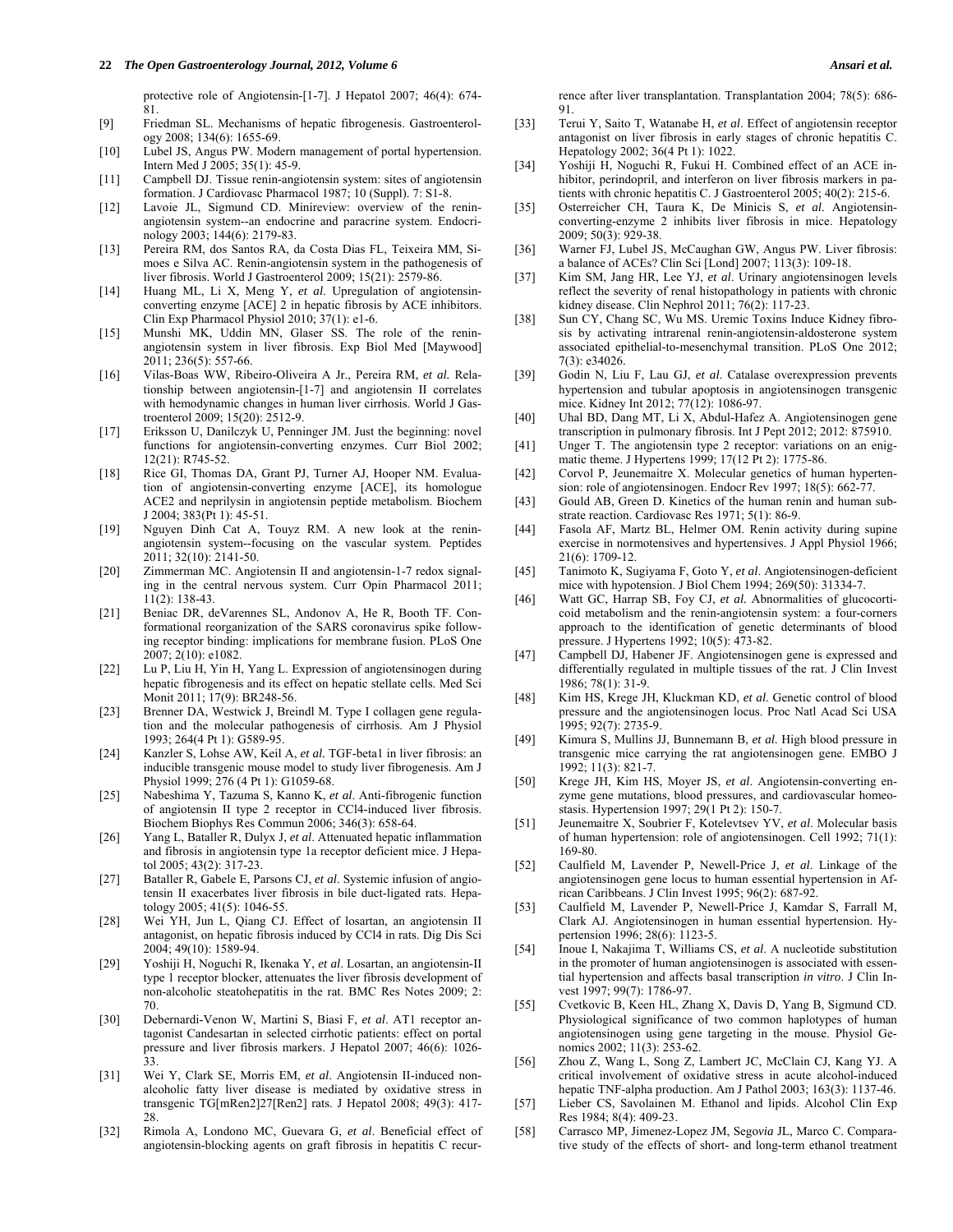#### *Role of Angiotensin Peptides Precursor in Ethanol Mediated Hepatotoxicity The Open Gastroenterology Journal, 2012, Volume 6* **23**

and alcohol withdrawal on phospholipid biosynthesis in rat hepatocytes. Comp Biochem Physiol B Biochem Mol Biol 2002; 131(3): 491-7.

- [59] Carrasco MP, Marco C, Sego*via* JL. Chronic ingestion of ethanol stimulates lipogenic response in rat hepatocytes. Life Sci 2001; 68(11): 1295-304.
- [60] Lluis JM, Colell A, Garcia-Ruiz C, Kaplowitz N, Fernandez-Checa JC. Acetaldehyde impairs mitochondrial glutathione transport in HepG2 cells through endoplasmic reticulum stress. Gastroenterology 2003; 124(3): 708-24.
- [61] You M, Fischer M, Deeg MA, Crabb DW. Ethanol induces fatty acid synthesis pathways by activation of sterol regulatory elementbinding protein [SREBP]. J Biol Chem 2002; 277(32): 29342-7.
- [62] Beaven SW, Tontonoz P. Nuclear receptors in lipid metabolism: targeting the heart of dyslipidemia. Annu Rev Med 2006; 57: 313- 29.
- [63] Miller AM, Wang H, Park O, *et al*. Anti-inflammatory and antiapoptotic roles of endothelial cell STAT3 in alcoholic liver injury. Alcohol Clin Exp Res 2012; 34(4): 719-25.
- [64] Mukamal KJ, Jenny NS, Tracy RP, Siscovick DS. Alcohol consumption, interleukin-6 and apolipoprotein E genotypes, and concentrations of interleukin-6 and serum amyloid P in older adults. Am J Clin Nutr 2007; 86(2): 444-50.
- [65] Tilg H, Diehl AM. Cytokines in alcoholic and nonalcoholic steatohepatitis. N Engl J Med 2000; 343(20): 1467-76.
- [66] Haga S, Terui K, Zhang HQ, *et al*. Stat3 protects against Fasinduced liver injury by redox-dependent and -independent mechanisms. J Clin Invest 2003; 112(7): 989-98.
- [67] Taub R. Hepatoprotection *via* the IL-6/Stat3 pathway. J Clin Invest 2003; 112(7): 978-80.
- [68] Horiguchi N, Wang L, Mukhopadhyay P, *et al*. Cell typedependent pro- and anti-inflammatory role of signal transducer and activator of transcription 3 in alcoholic liver injury. Gastroenterology 2008; 134(4): 1148-58.
- [69] Eberle D, Hegarty B, Bossard P, Ferre P, Foufelle F. SREBP transcription factors: master regulators of lipid homeostasis. Biochimie 2004; 86(11): 839-48.
- [70] Zhou G, Myers R, Li Y, *et al*. Role of AMP-activated protein kinase in mechanism of metformin action. J Clin Invest 2001; 108(8): 1167-74.
- [71] Xu A, Wang Y, Keshaw H, Xu LY, Lam KS, Cooper GJ. The fatderived hormone adiponectin alle*via*tes alcoholic and nonalcoholic fatty liver diseases in mice. J Clin Invest 2003; 112(1): 91-100.
- [72] Chen C, Dudenhausen EE, Pan YX, Zhong C, Kilberg MS. Human CCAAT/enhancer-binding protein beta gene expression is activated by endoplasmic reticulum stress through an unfolded protein response element downstream of the protein coding sequence. J Biol Chem 2004; 279(27): 27948-56.
- [73] Poli V. The role of C/EBP isoforms in the control of inflammatory and native immunity functions. J Biol Chem 1998; 273(45): 29279- 82.
- [74] He L, Ronis MJ, Badger TM. Ethanol induction of class I alcohol dehydrogenase expression in the rat occurs through alterations in CCAAT/enhancer binding proteins beta and gamma. J Biol Chem 2002; 277(46): 43572-7.
- [75] Husain K, Somani SM. Interaction of exercise training and chronic ethanol ingestion on hepatic and plasma antioxidant system in rat. J Appl Toxicol 1997; 17(3): 189-94.
- [76] Lu Y, Cederbaum AI. CYP2E1 and oxidative liver injury by alcohol. Free Radic Biol Med 2008; 44(5): 723-38.
- [77] Ioannou GN, Dominitz JA, Weiss NS, Heagerty PJ, Kowdley KV. The effect of alcohol consumption on the prevalence of iron overload, iron deficiency, and iron deficiency anemia. Gastroenterology 2004; 126(5): 1293-301.
- [78] Tsukamoto H, Lin M, Ohata M, Giulivi C, French SW, Brittenham G. Iron primes hepatic macrophages for NF-kappaB activation in alcoholic liver injury. Am J Physiol 1999; 277(6 Pt 1): G1240-50.
- [79] Xiong S, She H, Sung CK, Tsukamoto H. Iron-dependent activation of NF-kappaB in Kupffer cells: a priming mechanism for alcoholic liver disease. Alcohol 2003; 30(2): 107-13.
- [80] Feierman DE, Winston GW, Cederbaum AI. Ethanol oxidation by hydroxyl radicals: role of iron chelates, superoxide, and hydrogen peroxide. Alcohol Clin Exp Res 1985; 9(2): 95-102.
- [81] Heritage ML, Murphy TL, Bridle KR, Anderson GJ, Crawford DH, Fletcher LM. Hepcidin regulation in wild-type and Hfe knockout mice in response to alcohol consumption: evidence for an alcohol-

induced hypoxic response. Alcohol Clin Exp Res 2009; 33(8): 1391-400.

- [82] Zakhari S. Overview: how is alcohol metabolized by the body? Alcohol Res Health 2006; 29(4): 245-54.
- [83] Nguyen T, Nioi P, Pickett CB. The Nrf2-antioxidant response element signaling pathway and its activation by oxidative stress. J Biol Chem 2009; 284(20): 13291-5.
- [84] Niture SK, Kaspar JW, Shen J, Jaiswal AK. Nrf2 signaling and cell survival. Toxicol Appl Pharmacol 2010; 244(1): 37-42
- [85] Vargas MR, Johnson JA. The Nrf2-ARE cytoprotective pathway in astrocytes. Expert Rev Mol Med 2009; 11: e17.
- [86] Kietzmann T, Gorlach A. Reactive oxygen species in the control of hypoxia-inducible factor-mediated gene expression. Semin Cell Dev Biol 2005; 16(4-5): 474-86.
- [87] Chandel NS, McClintock DS, Feliciano CE, *et al.* Reactive oxygen species generated at mitochondrial complex III stabilize hypoxiainducible factor-1alpha during hypoxia: a mechanism of O2 sensing. J Biol Chem 2000; 275(33): 25130-8.
- [88] Furuta E, Pai SK, Zhan R, *et al*. Fatty acid synthase gene is upregulated by hypoxia *via* activation of Akt and sterol regulatory element binding protein-1. Cancer Res 2008; 68(4): 1003-11.
- [89] Ohashi N, Katsurada A, Miyata K, *et al*. Activation of reactive oxygen species and the renin-angiotensin system in IgA nephropathy model mice. Clin Exp Pharmacol Physiol 2009; 36(5-6): 509- 15.
- [90] Hsieh TJ, Zhang SL, Filep JG, Tang SS, Ingelfinger JR, Chan JS. High glucose stimulates angiotensinogen gene expression *via* reactive oxygen species generation in rat kidney proximal tubular cells. Endocrinology 2002; 143(8): 2975-85.
- [91] Aroor AR, Shukla SD. Binge ethanol intake in chronically exposed rat liver decreases LDL-receptor and increases angiotensinogen gene expression. World J Hepatol 2011; 3(9): 250-5.
- [92] Husain K, Ferder L, Ansari RA, Lalla J. Chronic ethanol ingestion induces aortic inflammation/oxidative endothelial injury and hypertension in rats. Hum Exp Toxicol 2011; 30(8): 930-9.
- [93] Husain K, Vazquez M, Ansari RA, Malafa MP, Lalla J. Chronic alcohol-induced oxidative endothelial injury relates to angiotensin II levels in the rat. Mol Cell Biochem 2008; 307(1-2): 51-8.
- [94] Ansari RA, Clark MA, Eds. Regulation of angiotensinogen gene after ethanol in hepatocytes. 50th Anniversary and Annual Meeting, Society of Toxicology; 2011 March 6-10; Washington D.C. 2011.
- [95] Ansari RA, Rizvi SAA, Clark MA, Eds. Angiotensinogen gene regulation after ethanol exposure in hepatocytes. World Congress on Gastroenterology and Urology; 2012 March 12-14; Omaha, NE: OMICS 2012.
- [96] Nibu Y, Tanimoto K, Takahashi S, Ono H, Murakami K, Fukamizu A. A cell type-dependent enhancer core element is located in exon 5 of the human angiotensinogen gene. Biochem Biophys Res Commun 1994; 205(2): 1102-8.
- [97] Kumar A, Li Y, Patil S, Jain S. A haplotype of the angiotensinogen gene is associated with hypertension in african americans. Clin Exp Pharmacol Physiol 2005; 32(5-6): 495-502.
- [98] Narayanan CS, Cui Y, Kumar A. DBP binds to the proximal promoter and regulates liver-specific expression of the human angiotensinogen gene. Biochem Biophys Res Commun 1998; 251(1): 388-93.
- [99] Cui Y, Narayanan CS, Zhou J, Kumar A. Exon-I is involved in positive as well as negative regulation of human angiotensinogen gene expression. Gene 1998; 224(1-2): 97-107.
- [100] Sherman CT, Brasier AR. Role of signal transducers and activators of transcription 1 and -3 in inducible regulation of the human angiotensinogen gene by interleukin-6. Mol Endocrinol 2001; 15(3): 441-57.
- [101] Brasier AR, Li J. Mechanisms for inducible control of angiotensinogen gene transcription. Hypertension 1996; 27(3 Pt 2): 465-75.
- [102] Narayanan CS, Cui Y, Kumar S, Kumar A. cAMP increases the expression of human angiotensinogen gene through a combination of cyclic AMP responsive element binding protein and a liver specific transcription factor. Mol Cell Biochem 2000; 212(1-2): 81-90.
- [103] Yanai K, Hirota K, Taniguchi-Yanai K, *et al*. Regulated expression of human angiotensinogen gene by hepatocyte nuclear factor 4 and chicken ovalbumin upstream promoter-transcription factor. J Biol Chem 1999; 274(49): 34605-12.
- [104] Jain S, Li Y, Patil S, Kumar A. A single-nucleotide polymorphism in human angiotensinogen gene is associated with essential hyper-